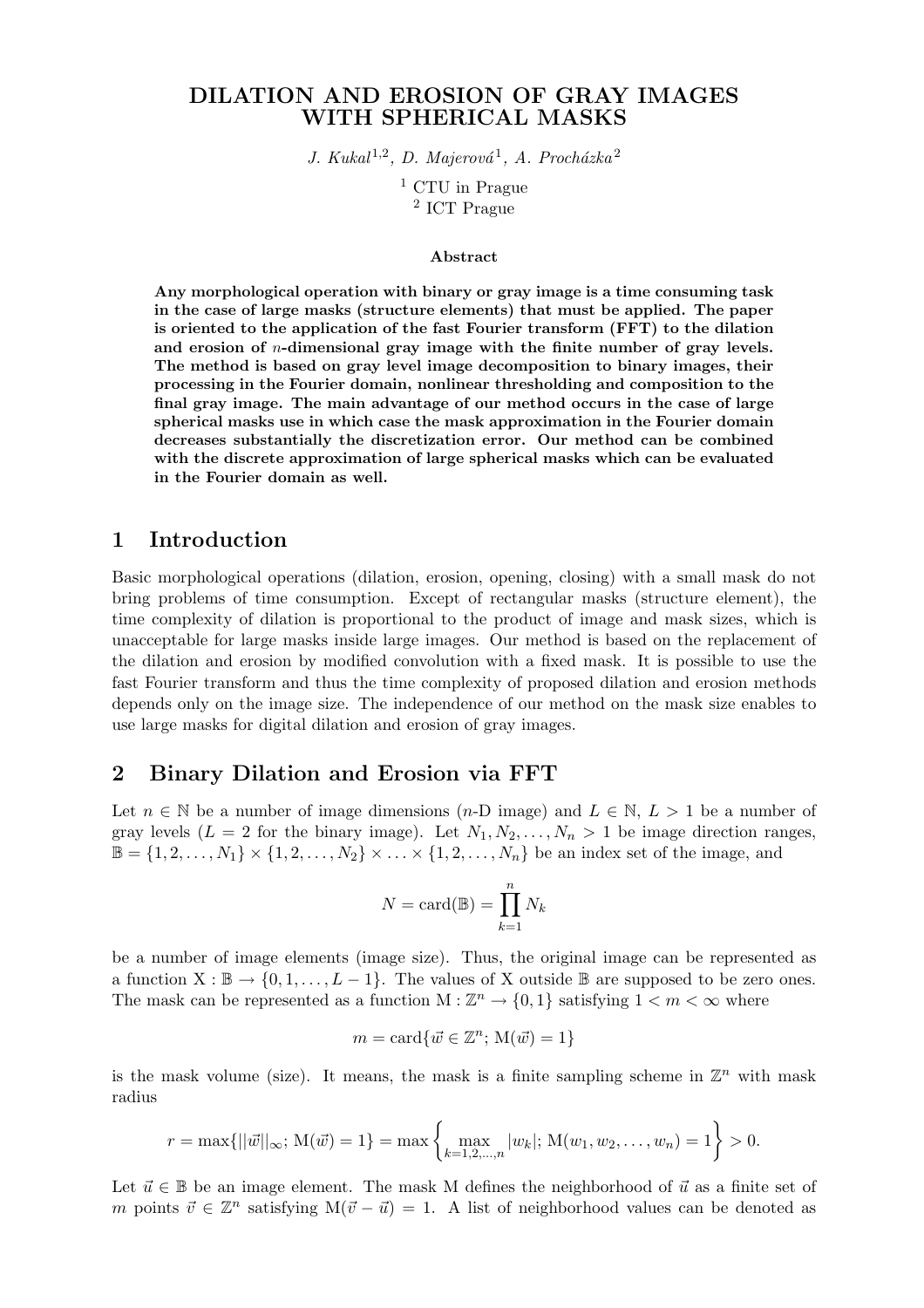$\mathscr{L}(\vec{u}) = (x_1(\vec{u}), x_2(\vec{u}), \dots, x_m(\vec{u}))$ . Then the dilation and erosion of the image X by the mask M are also functions  $D, E : \mathbb{B} \to \{0, 1, \ldots, L-1\}$  satisfying

$$
D(\vec{u}) = \max\{X(\vec{v}); \ \vec{v} \in \mathbb{Z}^n \land M(\vec{v} - \vec{u}) = 1\}
$$

$$
E(\vec{u}) = \min\{X(\vec{v}); \ \vec{v} \in \mathbb{Z}^n \land M(\vec{v} - \vec{u}) = 1\}
$$

which can be rewritten as

$$
D(\vec{u}) = \max\{x_k(\vec{u}); 1 \le k \le m\}
$$

$$
E(\vec{u}) = \min\{x_k(\vec{u}); 1 \le k \le m\}
$$

for  $\vec{u} \in \mathbb{B}$ .

Let  $*$  be a convolution operator in  $\mathbb{Z}^n$ . Then the function  $Y : \mathbb{B} \to \mathbb{N}_0$  is defined as

$$
Y(\vec{u}) = (X * M)(\vec{u})
$$

for any  $\vec{u} \in \mathbb{B}$ . A formal rewriting comes to more clear formula

$$
Y(\vec{u}) = \sum_{k=1}^{m} x_k(\vec{u}).
$$

Theorem 1 (binary dilation and erosion)

Let D, E be the dilation and erosion of the image X with the index set  $\mathbb{B}$ . Let  $L = 2$ . Let  $p:$  {true, false}  $\rightarrow$  {0, 1} be a function which realizes a formal transform of logical value to integer one. Then  $\mathbf{r}$ 

$$
D(\vec{u}) = p\left(Y(\vec{u}) > \frac{1}{2}\right),
$$
  

$$
E(\vec{u}) = p\left(Y(\vec{u}) > m - \frac{1}{2}\right)
$$

for any  $\vec{u} \in \mathbb{B}$  and mask M of size m.

Proof:

- (i) When  $D(\vec{u}) = 0$ , then  $(\forall k = \{1, 2, ..., m\}) x_k(\vec{u}) = 0$ . It implies also  $Y(\vec{u}) = 0 \le \frac{1}{2}$  $\frac{1}{2}$ .
- (ii) When  $D(\vec{u}) = 1$ , then  $(\exists k = \{1, 2, ..., m\}) x_k(\vec{u}) = 1$ . It implies also  $Y_1(\vec{u}) \ge 1 > \frac{1}{2}$  $\frac{1}{2}$ .
- (iii) When  $E(\vec{u}) = 0$ , then  $(\exists k = \{1, 2, ..., m\}) x_k(\vec{u}) = 0$ . It implies also  $Y(\vec{u}) \le m-1 \le m-\frac{1}{2}$  $\frac{1}{2}$ .

(iv) When 
$$
E(\vec{u}) = 1
$$
, then  $(\forall k = \{1, 2, ..., m\}) x_k(\vec{u}) = 1$ . It implies  $Y_1(\vec{u}) = m > m - \frac{1}{2}$ .  $\Box$ 

The theorem 1 is useful for numeric realization of fast dilation and erosion of binary images. Supposing that the image direction ranges  $N_1, N_2, \ldots, N_n$  are powers of two, we can represent the mask M and image  $X$  as arrays of the same size and then perform the *n*-dimensional convolution via n-dimensional FFT.

Algorithm 1 (binary dilation and erosion):

- 1. Realize  $X(\vec{u})$ ,  $M(\vec{u})$  as arrays.
- 2. Calculate  $\mathcal{X}(\vec{\omega}), \mathcal{M}(\vec{\omega})$  via FFT.
- 3. Calculate  $\mathcal{Y}(\vec{\omega}) = \mathcal{X}(\vec{\omega})\mathcal{M}(\vec{\omega}).$
- 4. Calculate  $Y(\vec{u})$  via inverse FFT.
- 5. Calculate  $D(\vec{u}) = p(Y(\vec{u}) > \frac{1}{2})$  $\overline{2}$ ¢ .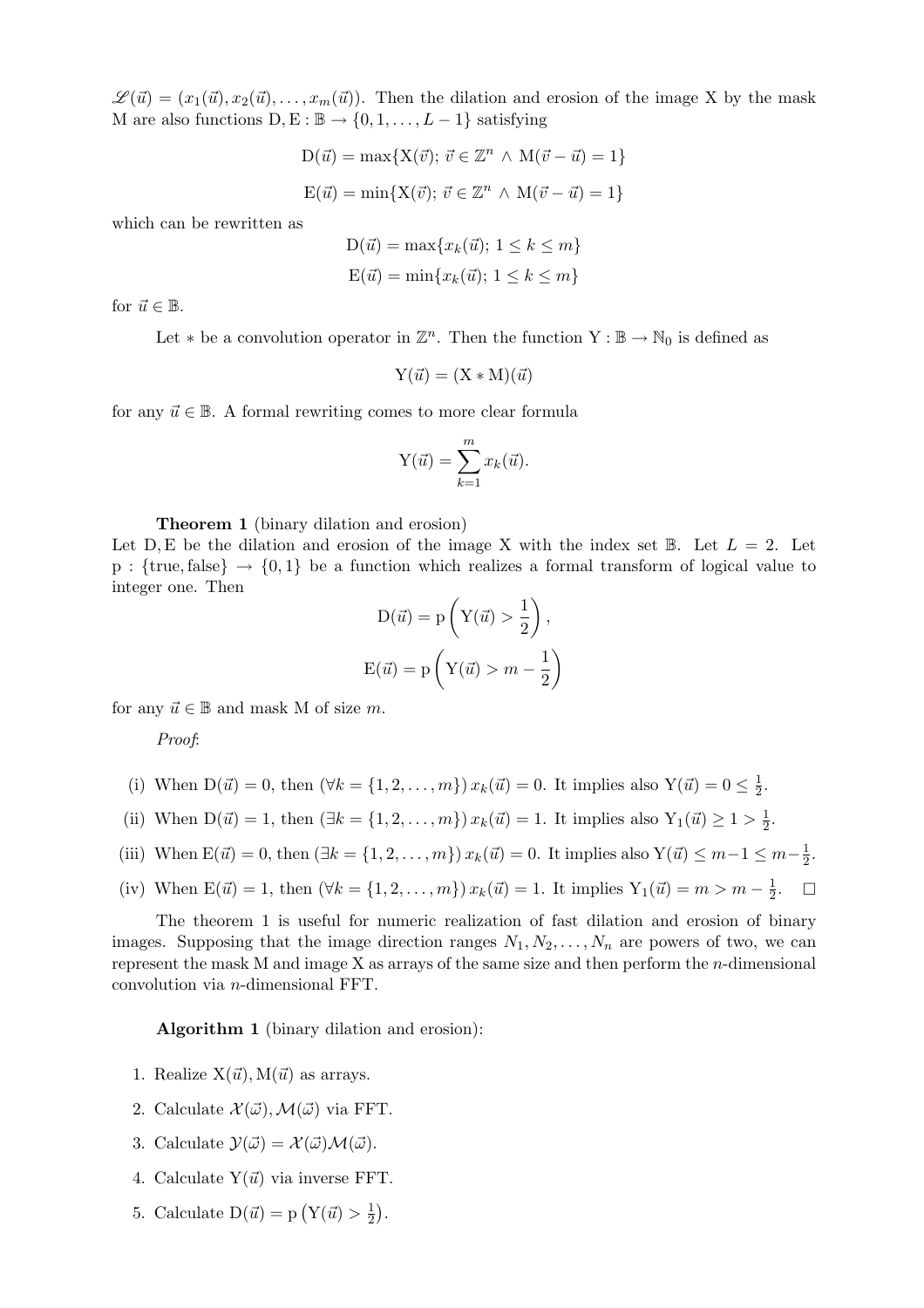6. Calculate  $E(\vec{u}) = p(Y(\vec{u}) > m - \frac{1}{2})$  $\overline{2}$ ¢ .

The number of operations (multiplications) in the algorithm 1 is then  $T(N) \sim N \log N$ while the number of operations (comparisons) during the traditional dilation is  $T(N, m) \sim N m$ . It implies that the algorithm 1 is faster than the traditional one for the mask size  $m > \lambda \log N$ where  $\lambda > 0$  is constant. So, the algorithm 1 is useful for binary dilation and erosion with large mask.

### 3 Gray Dilation and Erosion

According to basic theorems of digital morphology [5, 6], any gray level dilation can be decomposed to the  $L-1$  binary tasks. Summarizing the results of binary tasks, the final gray dilation and erosion are obtained. Let X be the gray image with  $L > 2$ . We decompose it to a sequence of binary images  $X_1, X_2, \ldots, X_{L-1}$  according to the rule

$$
X_k(\vec{u}) = \text{cut}(X(\vec{u}) - (k-1))
$$

where the function cut :  $\mathbb{Z} \to \{0,1\}$  is defined by the formula

$$
cut(s) = min(1, max(0, s)).
$$

Every binary image  $X_k$  is modified by the mask M using the algorithm 1 to obtain the dilation  $D_k$  and erosion  $E_k$  of  $X_k$  for  $1 \leq k \leq L-1$ . The final gray dilation and erosion of image X are calculated as

$$
D(\vec{u}) = \sum_{k=1}^{L-1} D_k(\vec{u}),
$$

$$
E(\vec{u}) = \sum_{k=1}^{L-1} E_k(\vec{u})
$$

for any  $\vec{u} \in \mathbb{B}$ .

Algorithm 2 (gray dilation and erosion):

- 1. Decompose X to the  $X_1, X_2, \ldots, X_{L-1}$ .
- 2. Calculate  $D_1, D_2, \ldots, D_{L-1}$  and  $E_1, E_2, \ldots, E_{L-1}$  via algorithm 1.
- 3. Summarize  $D(\vec{u}) = \sum_{k=1}^{L-1} D_k(\vec{u}).$
- 4. Summarize  $E(\vec{u}) = \sum_{k=1}^{L-1} E_k(\vec{u}).$

The time complexity of algorithm 2 is  $T(N, L) \sim (L - 1)N \log N$ , which is proportional to the number of gray levels. It implies that the algorithm 2 is faster than the traditional gray dilation for the mask size  $m \geq \lambda(L-1)\log N$ .

### 4 Dilation with Spherical Mask

It is very difficult to approximate spherical mask in the rectangular domain B but the algorithms 1, 2 only operate with Fourier spectrum  $\mathcal{M}(\vec{\omega})$  of given mask M. Any spherical mask of radius  $R > 0$  is defined as

$$
M(\vec{w}) = \begin{cases} 1 & \text{for } ||\vec{w}||_2 \le R \\ 0 & \text{otherwise} \end{cases}
$$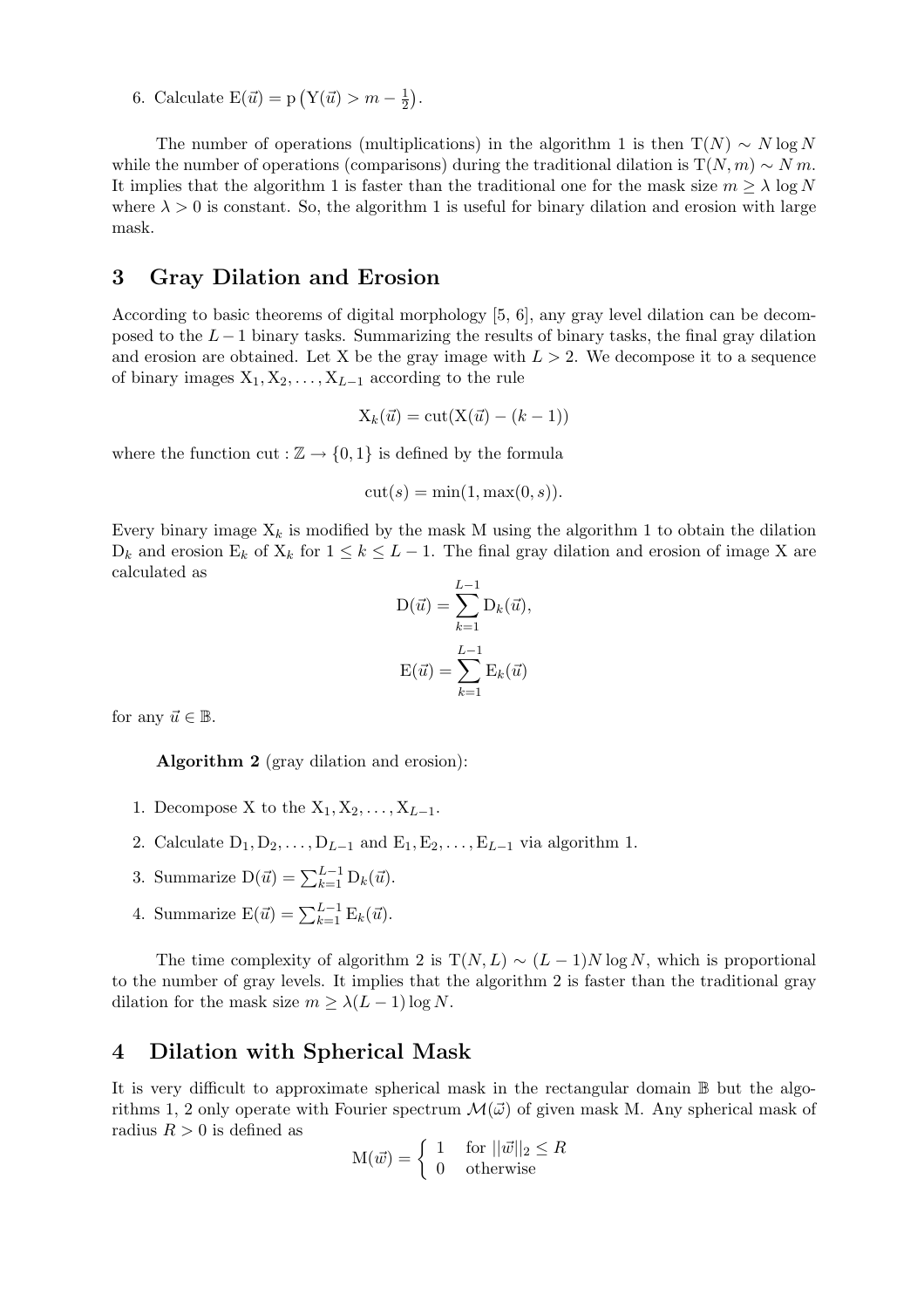for  $\vec{w} \in \mathbb{Z}^n$  in the discrete case. After the extension to the real case  $(\vec{w} \in \mathbb{R}^n)$  and Fourier transform, we obtain:

$$
\mathcal{M}(\vec{\omega}) = \frac{2 \sin R\omega}{\omega} \quad \text{for } n = 1
$$

$$
\mathcal{M}(\vec{\omega}) = \frac{2\pi R J_1(R\omega)}{\omega} \quad \text{for } n = 2
$$

$$
\mathcal{M}(\vec{\omega}) = \frac{4\pi (\sin R\omega - R\omega \cos R\omega)}{\omega^3} \quad \text{for } n = 3
$$

where  $\omega = ||\vec{\omega}||_2$  and  $J_1$  is the Bessel function of the first kind.

The spectra of circle  $(n = 2)$  and sphere  $(n = 2)$  are useful for the realization of biomedical image gray morphology.

### 5 Experimental Part

The aim of experimental part is to verify the advantage of previous algorithms in the case of dilation and erosion with spherical masks.

#### 5.1 Dilation and Erosion of Binary Image

The study was performed for  $n \in \{2,3\}$  and  $N_1 = N_2 = N_3 = 128$ . The analytical form of mask spectrum  $\mathcal{M}(\vec{\omega})$  was sampled first. The referential discrete mask spectrum was obtained as FFT of discrete spherical mask  $M(\vec{w})$  denoted as  $\mathcal{M}^*(\vec{\omega}) = FFT(M(\vec{w}))$ . The algorithm 1 (binary form) was tested via dilation and erosion of circles  $(r = 8.7, r = 16.3)$ , squares  $(a = 19.6,$  $a = 29$ , and diamonds  $(a = 13.86, a = 20.5)$  for  $n = 2$  and mask radii  $R \in \{4.1, 8.5, 11.6\}$ . Then, it was tested in 3-D via dilation and erosion of spheres  $(r = 6.4, r = 9.7, r = 13.4)$ and cubes ( $a = 9.7$ ,  $a = 13.4$ ,  $a = 15.1$ ) for mask radii  $R \in \{4.2, 7.7, 11.1\}$ . The measures of dilated and eroded objects were calculated exactly and compared with measures from sampled analytical and discrete masks. The results are summarized in Tabs. 1–4.

#### 5.2 Fuzzy Image Processing

Denoting erosion and dilation of image X as  $E(X)$  and  $D(X)$ , we define *opening* as  $O(X)$  =  $D(E(X))$  and closing as  $C(X) = E(D(X))$ . The white top hat is defined as  $WTH(X) = X-O(X)$ and black top hat is defined as  $BTH(X) = C(X) - X$ . Then we can also define (for the given constant mask):

- fuzzy edge detector:  $\text{FED}(X) = \min(X \text{E}(X), \text{D}(X) X),$
- fuzzy Minkowski sausage:  $\text{FMS}(X) = D(X) E(X)$ ,
- fuzzy filtering:  $FFI(X) = (O(C(X)) + C(O(X)))/2$  and
- fuzzy enhancement:  $FEH(X) = \max\{X + WTH(X) BTH(X), 0\}.$

Original 3-D gray SPECT image was padded with zeros to size  $128 \times 128 \times 128$  with 201 gray levels (Fig. 1) was analyzed via gray level morphology with spherical mask of radius  $R = 2.5$ . The results of various fuzzy-morphological operations (based on gray dilation and erosion) are demonstrated on horizontal slice of index 60. The results of fuzzy operations mentioned above are depicted in Figs. 2–5.

#### 6 Conclusion

The morphological operation (like dilation and erosion) of binary and gray level images with large spherical mask can be realized using the fast Fourier transform. Our method is based on the gray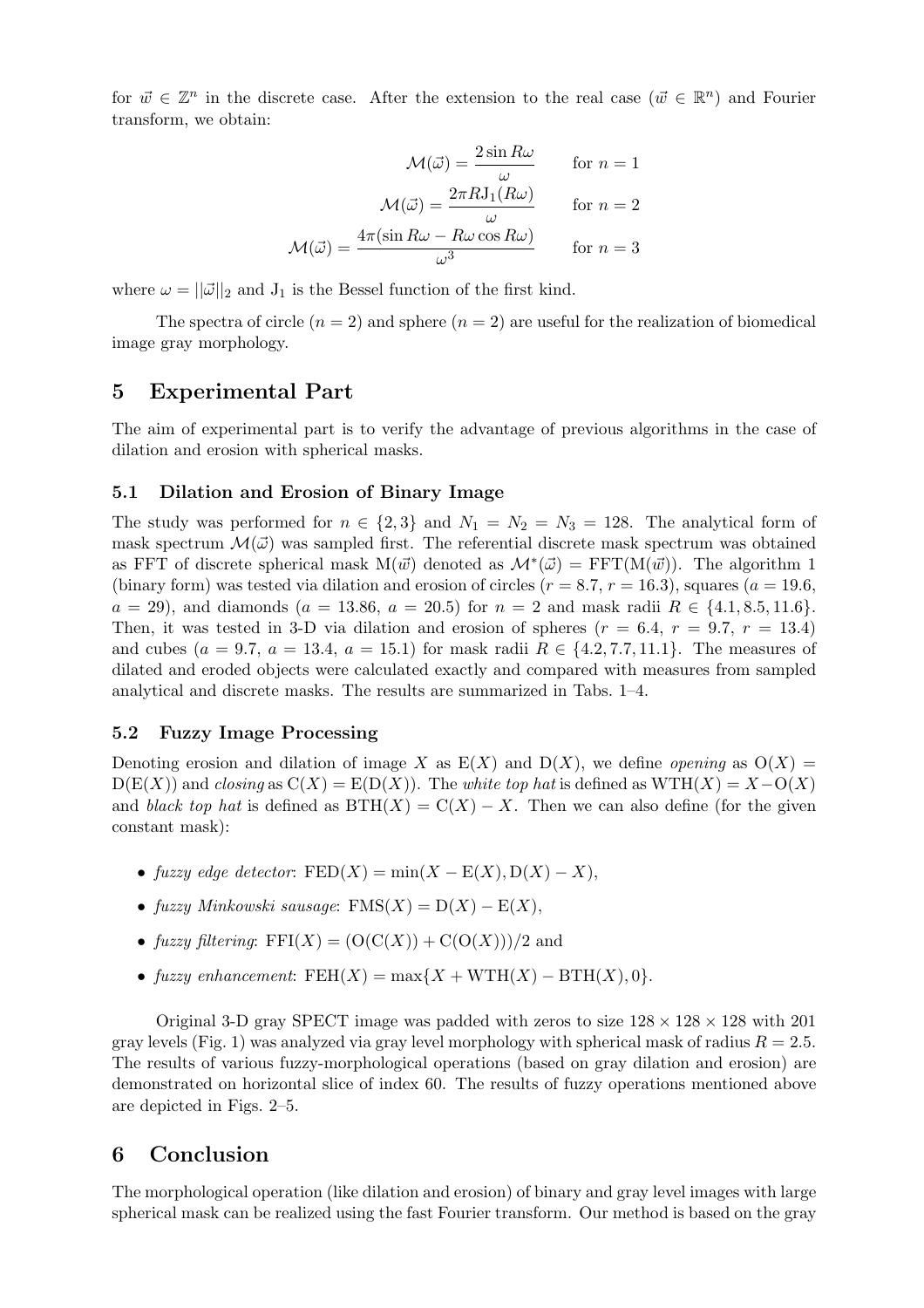level image decomposition to binary images, their processing via the FFT, nonlinear threshold and composition to the final gray image. In the case of spherical mask, the mask radius can have non-integer value. This is an advantage for the sampled analytical solution. The integer radius of mask can cause worse results comparing to that achieved using the analytical approach. Its approximation in Fourier domain decreases the discretization error of resulting dilated or eroded images. The main advantage of our method is the independence on the mask size at the time complexity of morphological operations depends only on the image size. It will enable to use large masks for fractal analysis in our future work.

# References

- [1] Basart, J. P., Chacklackal, M. S., and Gonzales, R. C.: Introduction to Gray-Scale Morphology. In: Advances in Image Analysis, Y. Mahdavieh and R. C. Gonzales (eds.), SPIE Press, Bellingham, Wash., pp. 306–354, 1992.
- [2] Giardina, C. R., and Dougherty, E. R.: Morphological Methods in Image and Signal Processing, Prentice Hall, Upper Saddle River, New Jersey, 1988.
- [3] Gonzalez, R. C., Woods, R. E., and Eddins, S. L.: *Digital Image Processing using MATLAB*, Prentice Hall, 2004.
- [4] Goutsias, J., Vincent, L., and Bloomberg, D. S.: *Mathematical Morphology and Its Applica*tion to Image and Signal Processing, Kluwer Academic Publishers, Boston, Mass, 2000.
- [5] Mitra, S. K., and Sicuranza, G. L.: Nonlinear Image Processing, Academic Press, London, 2001.
- [6] Serra, J.: Image Analysis and Mathematical Morphology, Academic Press, New York, 1982.

|         |      |      | area     |          |          | relative error $[\%]$ |          |
|---------|------|------|----------|----------|----------|-----------------------|----------|
| object  | size | R    | exact    | sampled  | discrete | sampled               | discrete |
| circle  | 8.7  | 4.1  | 514.719  | 497.000  | 489.000  | 3.442                 | 4.997    |
| circle  | 8.7  | 8.5  | 929.409  | 905.000  | 897.000  | 2.626                 | 3.487    |
| circle  | 8.7  | 11.6 | 1294.619 | 1261.000 | 1253.000 | 2.597                 | 3.215    |
| circle  | 16.3 | 4.1  | 1307.405 | 1289.000 | 1273.000 | 1.408                 | 2.632    |
| circle  | 16.3 | 8.5  | 1932.205 | 1909.000 | 1901.000 | 1.201                 | 1.615    |
| circle  | 16.3 | 11.6 | 2445.447 | 2417.000 | 2409.000 | 1.163                 | 1.490    |
| square  | 9.8  | 4.1  | 758.410  | 697.000  | 697.000  | 8.097                 | 8.097    |
| square  | 9.8  | 8.5  | 1277.540 | 1157.000 | 1161.000 | 9.435                 | 9.122    |
| square  | 9.8  | 11.6 | 1716.333 | 1573.000 | 1573.000 | 8.351                 | 8.351    |
| square  | 14.5 | 4.1  | 1369.410 | 1337.000 | 1337.000 | 2.367                 | 2.367    |
| square  | 14.5 | 8.5  | 2053.980 | 1957.000 | 1961.000 | 4.722                 | 4.527    |
| square  | 14.5 | 11.6 | 2609.333 | 2493.000 | 2493.000 | 4.458                 | 4.458    |
| diamond | 9.8  | 4.1  | 472.183  | 405.000  | 409.000  | 14.228                | 13.381   |
| diamond | 9.8  | 8.5  | 890.276  | 837.000  | 837.000  | 5.984                 | 5.984    |
| diamond | 9.8  | 11.6 | 1257.884 | 1177.000 | 1177.000 | 6.430                 | 6.430    |
| diamond | 14.5 | 4.1  | 809.610  | 745.000  | 749.000  | 7.980                 | 7.486    |
| diamond | 14.5 | 8.5  | 1344.687 | 1317.000 | 1317.000 | 2.059                 | 2.059    |
| diamond | 14.5 | 11.6 | 1794.716 | 1737.000 | 1737.000 | 3.216                 | 3.216    |
|         |      |      |          |          |          |                       |          |

Table 1: Binary 2-D dilation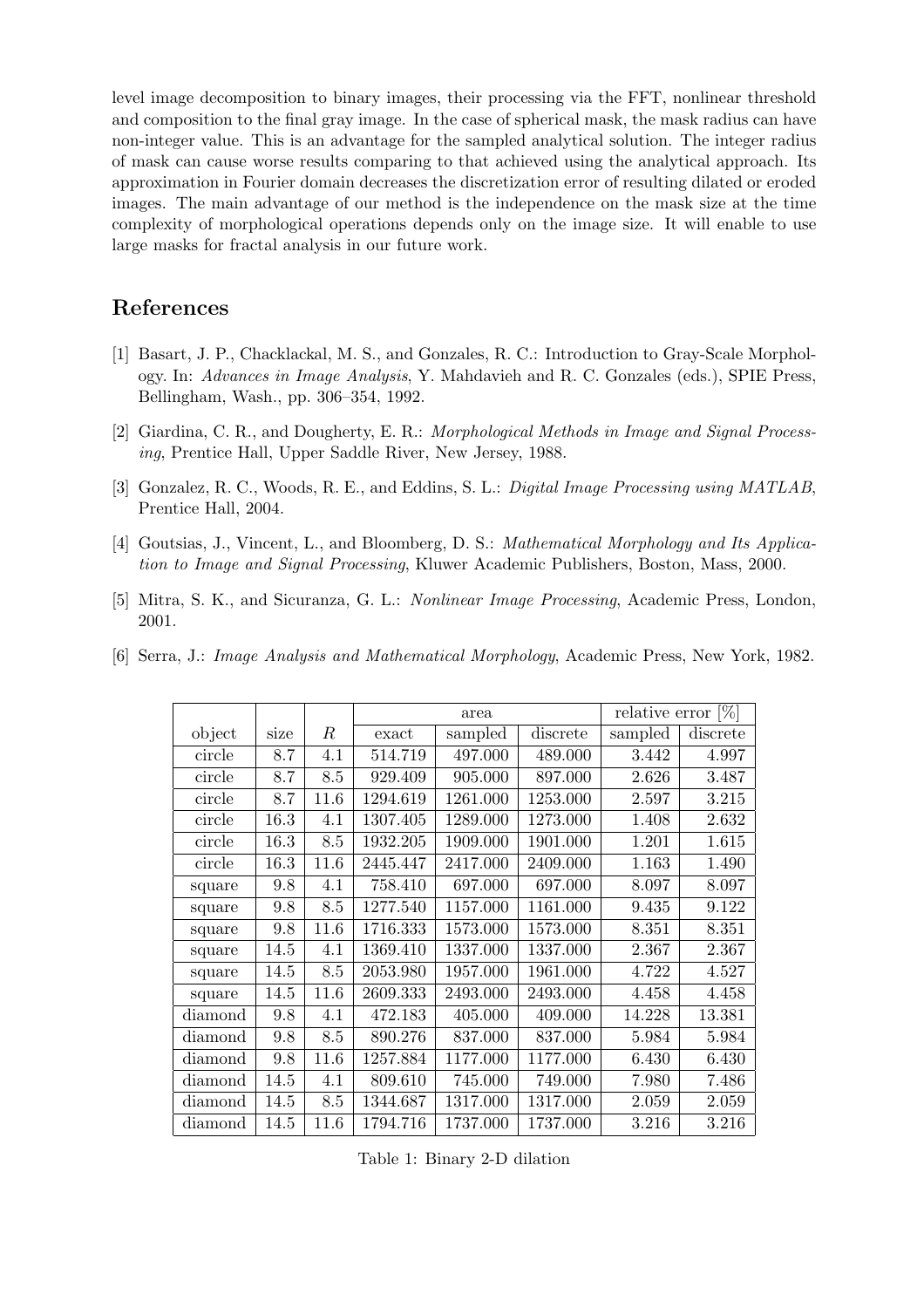|         |      |      | area    |         |          | relative error $[\%]$ |          |
|---------|------|------|---------|---------|----------|-----------------------|----------|
| object  | size | R    | exact   | sampled | discrete | sampled               | discrete |
| circle  | 8.7  | 4.1  | 66.476  | 69.000  | 77.000   | 3.797                 | 15.831   |
| circle  | 8.7  | 8.5  | 0.126   | 1.000   | 1.000    | 695.775               | 695.775  |
| circle  | 8.7  | 11.6 | 0.000   | 0.000   | 0.000    |                       |          |
| circle  | 16.3 | 4.1  | 467.595 | 489.000 | 501.000  | 4.578                 | 7.144    |
| circle  | 16.3 | 8.5  | 191.134 | 205.000 | 205.000  | 7.254                 | 7.254    |
| circle  | 16.3 | 11.6 | 69.398  | 69.000  | 73.000   | 0.573                 | 5.191    |
| square  | 9.8  | 4.1  | 129.960 | 121.000 | 121.000  | 6.894                 | 6.894    |
| square  | 9.8  | 8.5  | 6.760   | 9.000   | 9.000    | 33.136                | 33.136   |
| square  | 9.8  | 11.6 | 0.000   | 0.000   | 0.000    |                       |          |
| square  | 14.5 | 4.1  | 432.640 | 441.000 | 441.000  | 1.932                 | 1.932    |
| square  | 14.5 | 8.5  | 144.000 | 169.000 | 169.000  | 17.361                | 17.361   |
| square  | 14.5 | 11.6 | 33.640  | 49.000  | 49.000   | 45.660                | 45.660   |
| diamond | 9.8  | 4.1  | 32.028  | 37.000  | 41.000   | 15.525                | 28.015   |
| diamond | 9.8  | 8.5  | 0.000   | 0.000   | 0.000    |                       |          |
| diamond | 9.8  | 11.6 | 0.000   | 0.000   | 0.000    |                       |          |
| diamond | 14.5 | 4.1  | 151.440 | 177.000 | 181.000  | 16.878                | 19.519   |
| diamond | 14.5 | 8.5  | 12.293  | 13.000  | 13.000   | 5.754                 | 5.754    |
| diamond | 14.5 | 11.6 | 0.000   | 0.000   | 0.000    |                       |          |

Table 2: Binary 2-D erosion

|        |      |      | area       |            |            | relative error $[\%]$ |          |
|--------|------|------|------------|------------|------------|-----------------------|----------|
| object | size | R    | exact      | sampled    | discrete   | sampled               | discrete |
| sphere | 6.4  | 4.2  | 4988.916   | 4577.000   | 4397.000   | 8.257                 | 11.865   |
| sphere | 6.4  | 7.7  | 11742.105  | 11025.000  | 10851.000  | 6.107                 | 7.589    |
| sphere | 6.4  | 11.1 | 22449.298  | 21487.000  | 21259.000  | 4.287                 | 5.302    |
| sphere | 9.7  | 4.2  | 11249.495  | 11067.000  | 10731.000  | 1.622                 | 4.609    |
| sphere | 9.7  | 7.7  | 22066.647  | 21679.000  | 21157.000  | 1.757                 | 4.122    |
| sphere | 9.7  | 11.1 | 37694.554  | 37379.000  | 36761.000  | 0.837                 | 2.477    |
| sphere | 13.4 | 4.2  | 22836.346  | 22263.000  | 21843.000  | 2.511                 | 4.350    |
| sphere | 13.4 | 7.7  | 39349.206  | 38737.000  | 38017.000  | 1.556                 | 3.386    |
| sphere | 13.4 | 11.1 | 61600.872  | 60767.000  | 60041.000  | 1.354                 | 2.532    |
| cube   | 9.7  | 4.2  | 20321.305  | 18167.000  | 17963.000  | 10.601                | 11.605   |
| cube   | 9.7  | 7.7  | 37442.162  | 32817.000  | 32337.000  | 12.353                | 13.635   |
| cube   | 9.7  | 11.1 | 60623.481  | 56041.000  | 54721.000  | 7.559                 | 9.736    |
| cube   | 13.4 | 4.2  | 42114.402  | 40879.000  | 40579.000  | 2.933                 | 3.646    |
| cube   | 13.4 | 7.7  | 69319.549  | 65033.000  | 64361.000  | 6.184                 | 7.153    |
| cube   | 13.4 | 11.1 | 103933.216 | 101553.000 | 99993.000  | 2.290                 | 3.791    |
| cube   | 15.1 | 4.2  | 55858.198  | 57083.000  | 56735.000  | 2.193                 | 1.570    |
| cube   | 15.1 | 7.7  | 88467.789  | 86853.000  | 86085.000  | 1.825                 | 2.693    |
| cube   | 15.1 | 11.1 | 129083.243 | 131245.000 | 129493.000 | 1.675                 | 0.317    |

Table 3: Binary 3-D dilation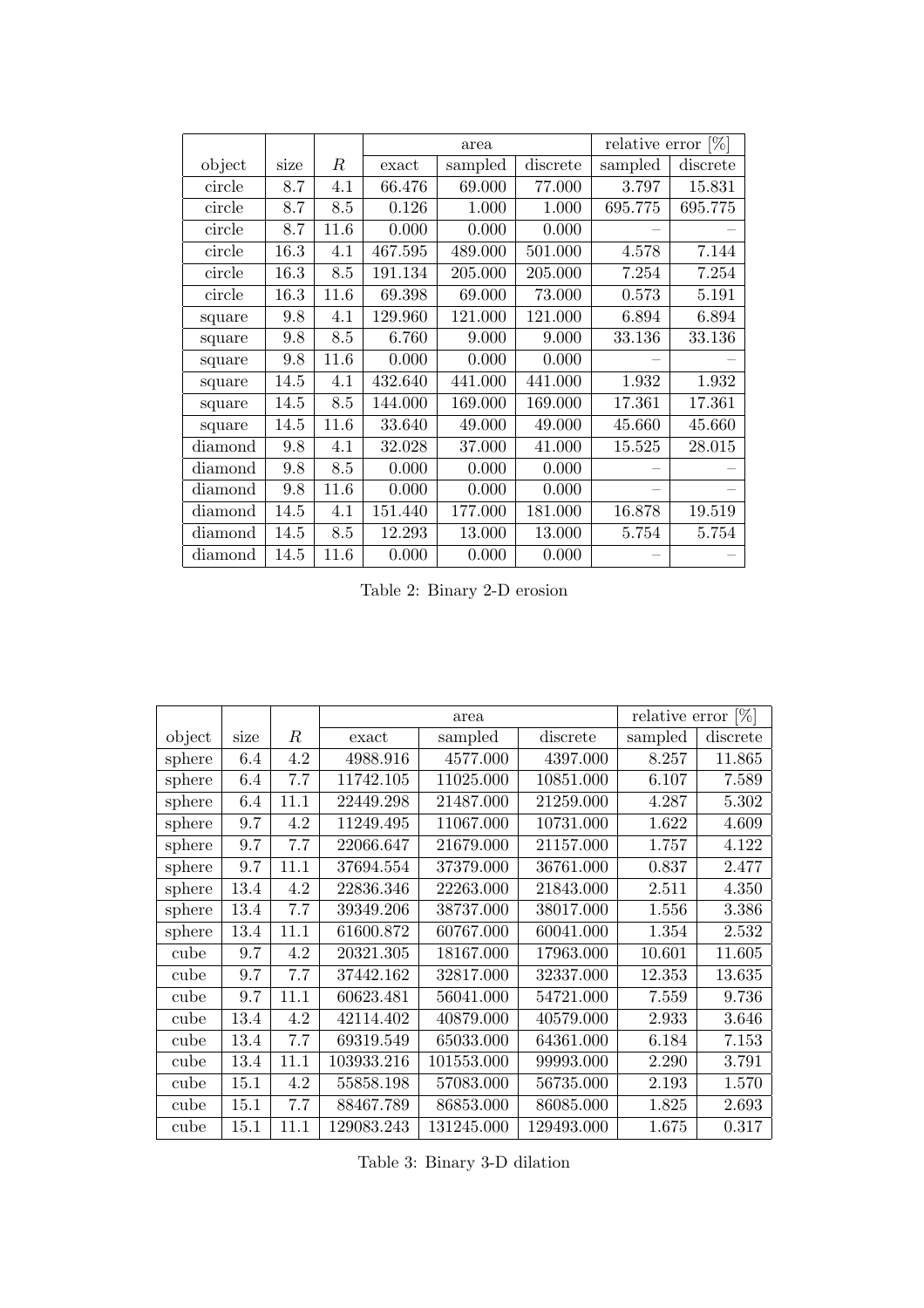

Figure 1: Original 3-D gray SPECT image Figure 2: Fuzzy edge detector



Figure 3: Fuzzy Minkowski sausage Figure 4: Fuzzy filtering







Figure 5: Fuzzy enhancement